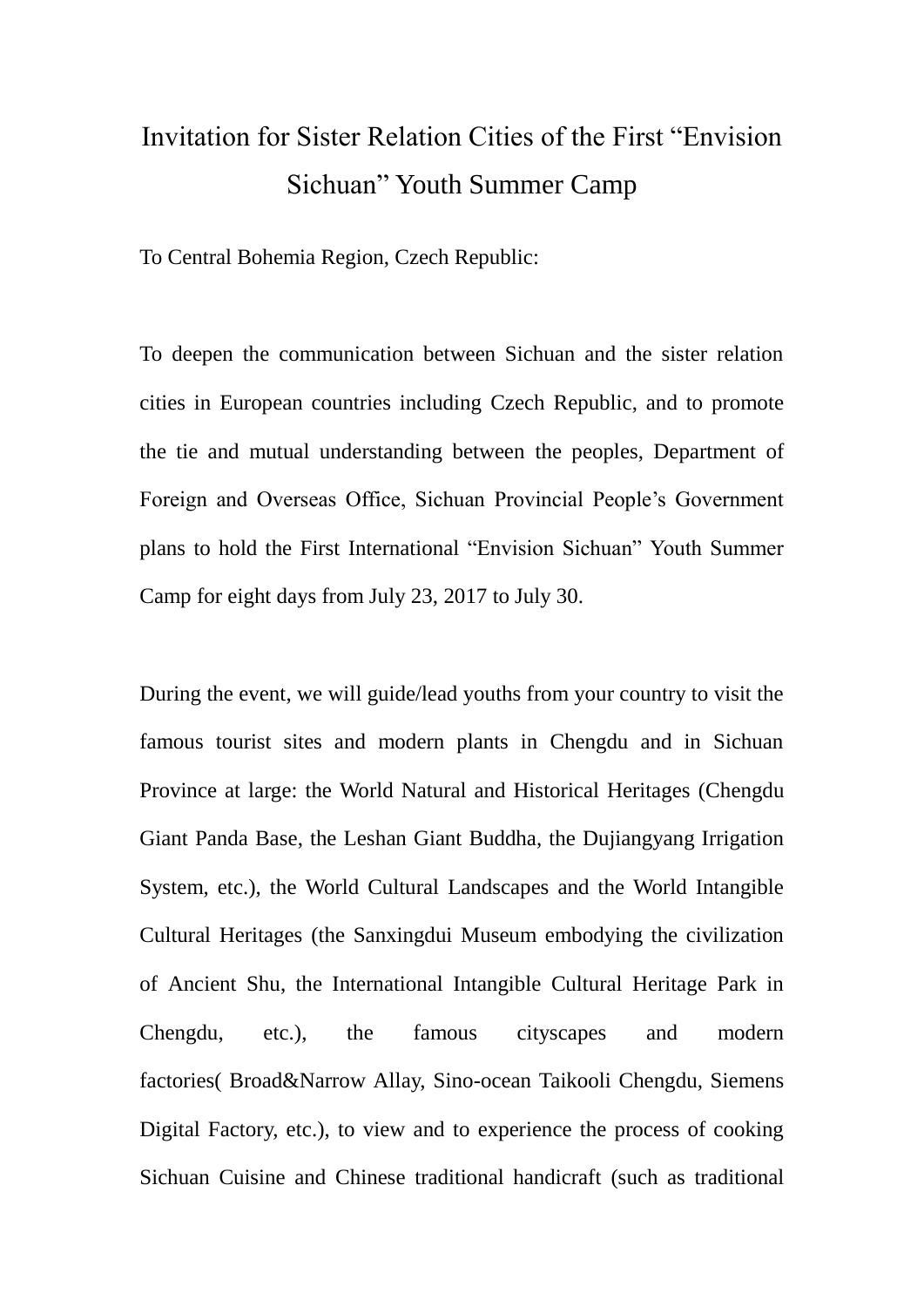Chinese paper-cut and Chinese Near Year Paintings), and to watch traditional Sichuan Opera, E'mei Kung Fu and Taiji Boxing. Meanwhile, we will organize activities and artistic performance between the youths from your country and the local counterpart to promote their communication and mutual understanding.

We are pleased to herewith invite your state (province, district) to select and invite 9 healthy Czech adolescents from 13 to 18 years old and 1 managers to take part in this Summer Camp. The participants should cover the cost of the round trip tickets, and we will cover their expenditure of transportation and accommodation in Sichuan province. Please check the detail of this program and the application form in the attachments. And please fill the attached form and send it back to our department before June 1, 2017.

If there is any problem about this program, please contact with the European Chamber of Department of Foreign and Overseas Office, Sichuan Provincial People's Government.

Contact name: Feng Yuhan Phone Number: +86 28 84356358 E-mail Address: fengyuhan@scwqb.gov.cn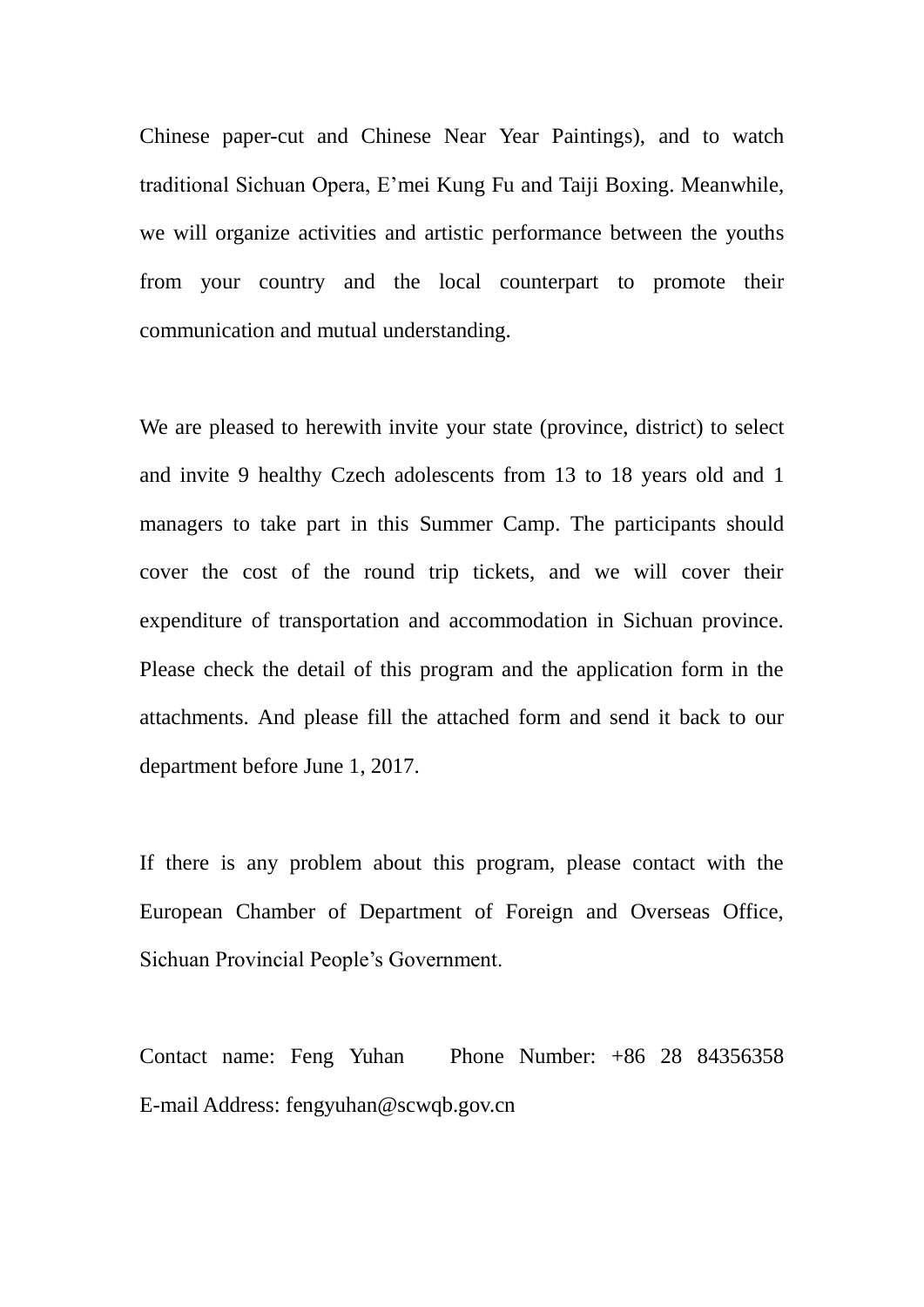We are looking forward to your participation.

Attachment 1: The program of the First International "Envision Sichuan"

Youth Summer Camp

Attachment 2: Application Form

Department of Foreign and Overseas Office, Sichuan Provincial People's Government April 28, 2017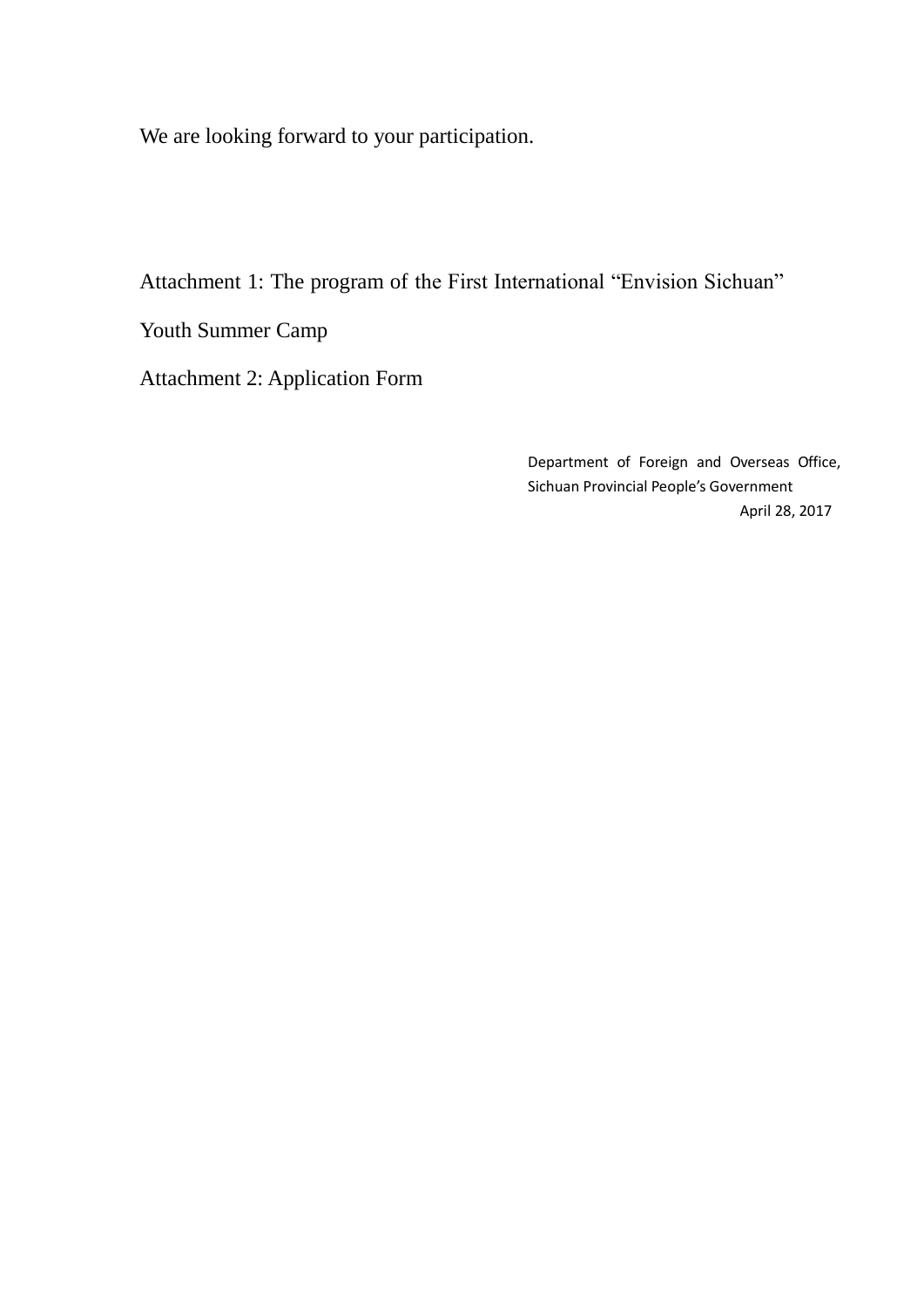Attachment 1.

## The Plan of the First International "Envision Sichuan" Youth Summer Camp (Temporary)

#### 1. Name of the Event

The First International "Envision Sichuan" Youth Summer Camp

- 2. Summer Camp Time (8 days in total) From July 23, 2017 to July 30, 2017
- 3. Sponsor

Department of Foreign and Overseas Office, Sichuan Provincial People's Government

4. Residential regions of the participants

We invite adolescents from cities and regions which share the sister relation with Sichuan. And those cities and regions mainly include Nordrhein-Westfalen and State Bavaria of German, Nottinghamshire and Leicestershire of Britain, Occitania Region and Eastern regions of France, Piedmont and Trentino of Italy, Valencia Region of Spain, Brussels-Capital Region of Belgium, Central Bohemian Region of the Czech Republic, Lodz Province of Poland, etc.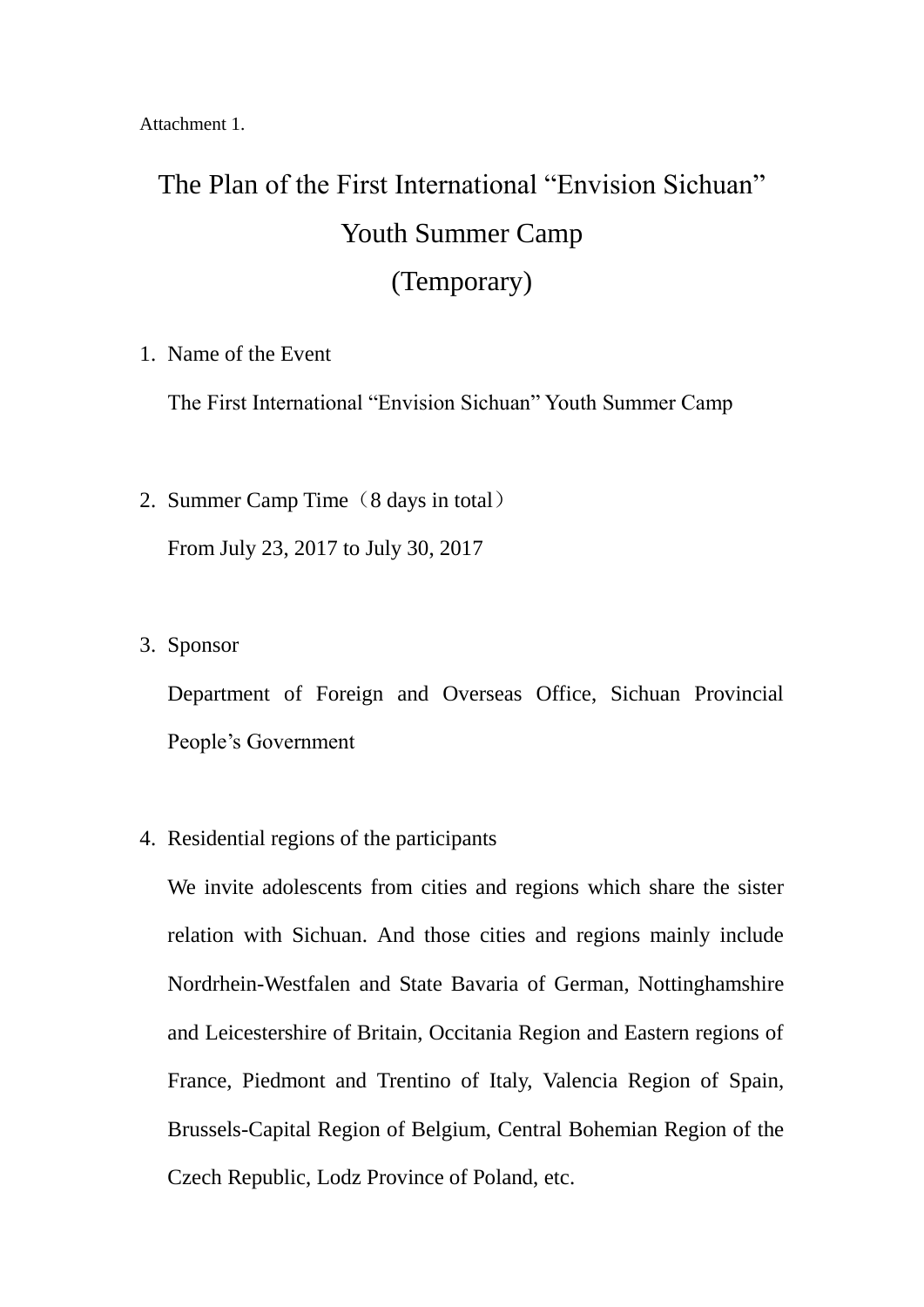#### 5. Schedule

Day 1 Lodging Place: Chengdu

All the day: Report for arriving

Day 2 Lodging Place: Chengdu

Morning: To hold the opening ceremony of this summer camp and to let the participants feel the charm of traditional Chinese Culture (calligraphy, paper-cut, and dance).

Afternoon: To let the participants experience some of Chinese traditional culture (traditional Chinese painting, Chinese knot, and Taiji Boxing).

#### Day 3 Lodging Place: Chengdu

Morning: To visit Chengdu Giant Panda Base and the original stop of Chengdu-Europe Express—Chengdu International Railway Port.

Afternoon: To visit the Sanxingdui Museum and Mianzhu New Year Painting Village (to view the process of make Chinese New Year painting).

Day 4 Lodging Place: Chengdu

Morning: To visit Siemens Digital Factory and the Dujiangyang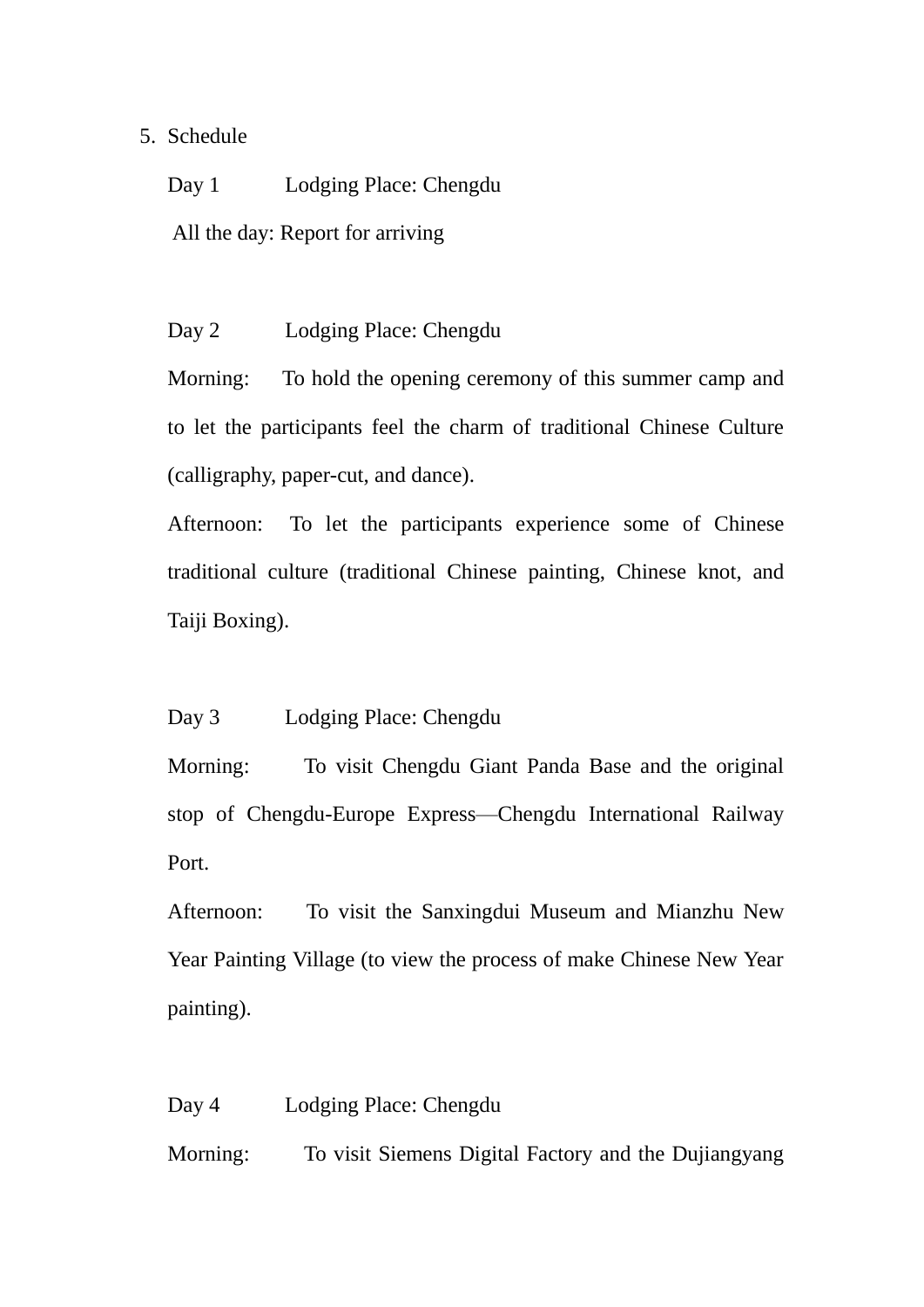Irrigation System.

Afternoon: To visit the International Intangible Cultural Heritage Park in Chengdu.

Day 5 Lodging Place: Chengdu Morning: To visit the Leshan Giant Buddha. Afternoon: To visit E'mei Buddha Temple and E'mei martial art.

Day 6 Lodging Place: Chengdu

Morning: To have activities with Chengdu local adolescents, and to watch the process of cooking Sichuan Cuisine.

Afternoon: To watch Sichuan Opera performance.

Day 7 Lodging Place: Chengdu

Morning: Free time (participants can choose to go to Chunxi Road, Broad & Narrow Alley, or Sino-ocean Taikooli Chengdu, etc.)

Afternoon: To hold the closing ceremony of this summer camp (artistic performance between domestic and abroad adolescents).

Day 8

Dissolution of the group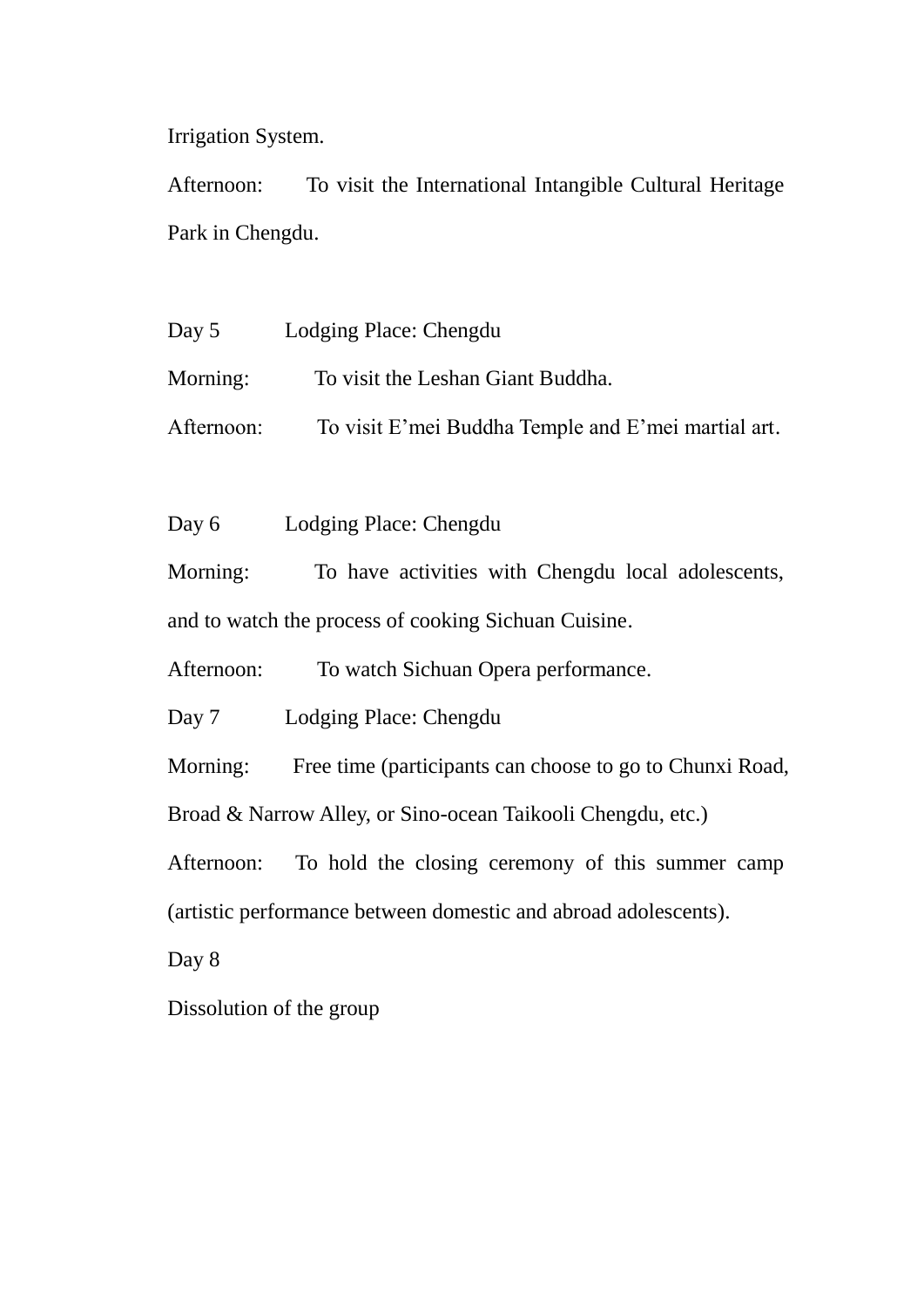#### Attachment 2

# Application Form

| Name                 |  | Gender |                                                   | Nationality |  | Date of      |  |
|----------------------|--|--------|---------------------------------------------------|-------------|--|--------------|--|
|                      |  |        |                                                   |             |  | <b>Birth</b> |  |
| Name of school,      |  |        |                                                   |             |  |              |  |
| grade or working     |  |        |                                                   |             |  |              |  |
| institution          |  |        |                                                   |             |  |              |  |
| Contact              |  |        |                                                   |             |  |              |  |
| information          |  |        |                                                   |             |  |              |  |
| Passport Number      |  |        |                                                   |             |  |              |  |
| Flight information   |  |        |                                                   |             |  |              |  |
| Foreign              |  |        |                                                   |             |  |              |  |
| language that        |  |        |                                                   | Religion    |  |              |  |
| being good at        |  |        |                                                   |             |  |              |  |
| <b>Clothing Size</b> |  |        | $S\Box$<br>$M \Box$ L $\Box$ XL $\Box$ XLL $\Box$ |             |  |              |  |
| (Ticking in pane)    |  |        |                                                   |             |  |              |  |
| <b>Health Status</b> |  |        |                                                   | Dietary     |  |              |  |
|                      |  |        |                                                   | Restriction |  |              |  |